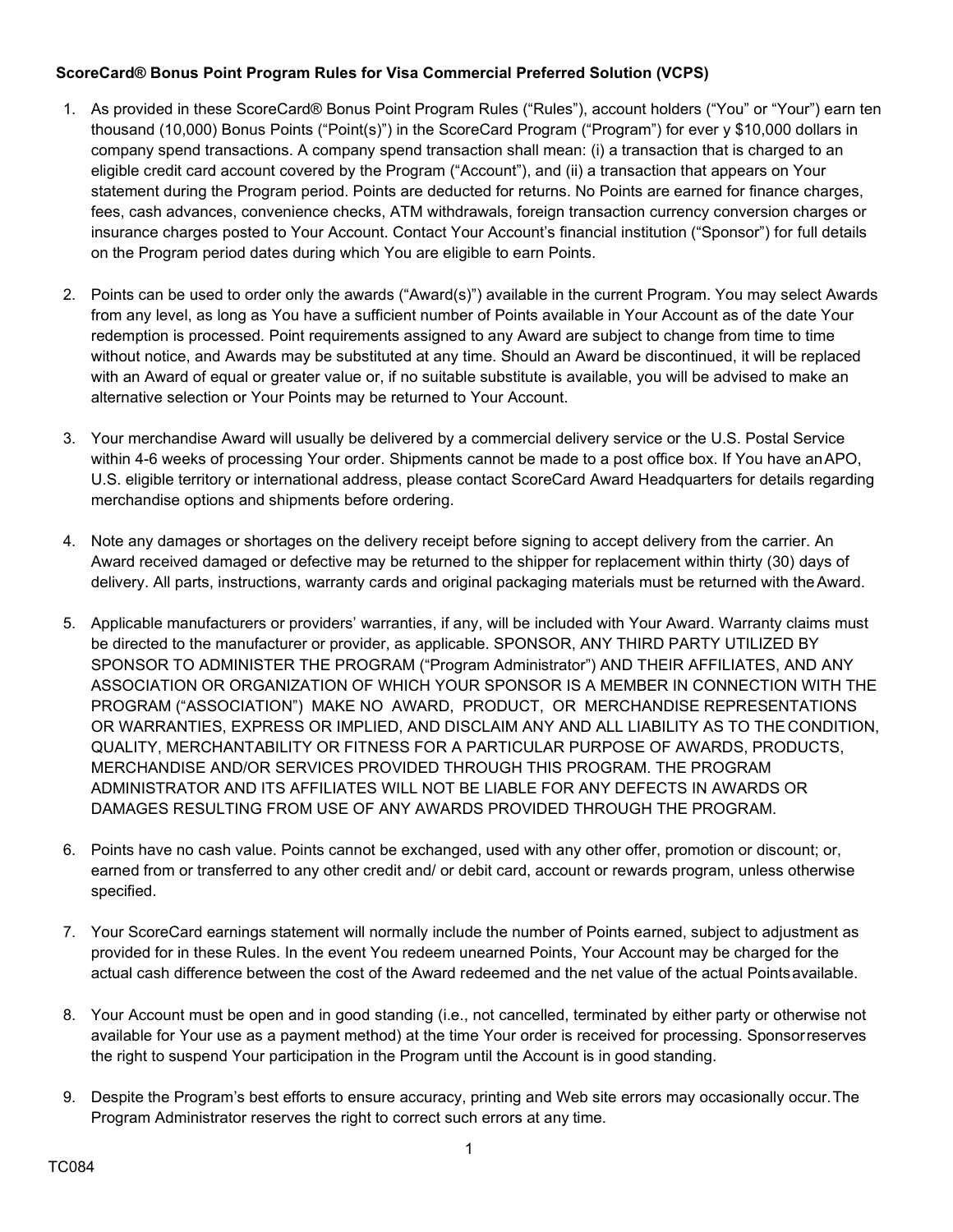- 10. The Program may be modified, suspended or cancelled, and the redemption value of already accumulated Points may be changed, at any time without notice and without restriction or penalty. Changes to the Program may include, but are not limited to, modifications that affect Point accrual and/or expire Points based on the Point term, age and expiration date of the selected options(s). Award orders must be received on or before the Program end and/or Point expiration date. Contact Your Sponsor for details on any current promotions affecting Point accrualor redemption options. Points may be forfeited due to Rule's violations. This Program is void where prohibited or restricted by law. You are responsible for any applicable federal, state or local taxes.
- 11. You agree to hold the Program Administrator and its affiliates, any Association and any vendors or other providers associated with the Program harmless if Your Sponsor fails to meet its contractual or other obligations, resulting in Program interruption or termination prior to Your redemption of Points or receiving Your Awards. You also agree to hold the Program Administrator and its affiliates, Sponsor and Association harmless if a Program vendor or provider files for bankruptcy, or otherwise goes out of business after You have redeemed Your Points for anAward from the vendor or provider but before You receive or use the Award.
- 12. Certain restrictions may apply to travel certificates, tickets and documents. Travel and other certificates are not exchangeable, refundable, transferrable or redeemable for cash. All travel certificates, tickets and documents will be mailed first class U.S. Mail and will not be replaced in the event of loss, destruction or theft. Your Award will usually be delivered within 4-6 weeks of processing Your order but is not guaranteed. You may request travel certificates, tickets and documents to be delivered by overnight carrier and agree to pay any associated additional delivery fees before shipment. You are responsible for any airline security fees and any surcharges or additional fees that may be imposed by the airlines or aviation authority and You must pay them by permissible credit and/or debit card at the time of the reservation booking. See the Program Web site for specific travel Award terms and conditions.
- 13. The Rules are subject to change at any time without notice. The most current version of these Rules is available on the Program Web site. Some Sponsors may choose to add additional local rules and opportunities. Please ask Your Sponsor to see if such local rules are applicable to Your participation in the Program.
- 14. The Program Administrator shall resolve all questions of what constitutes a Qualifying Transaction. All such resolutions or determinations by the Program Administrator are final. The use of Your Account following receiptof these Rules will indicate Your agreement to these Rules.
- 15. If the Rewards Customer elects to link his or her FIS Loyalty participating Payment Card to a fuel providers proprietary rewards program, the accounts will be linked for future Reward Transactions and that Rewards Customer will not have the option to opt-out of combining his/her points balance at the time of eachcorresponding Reward Transaction. Please refer to the fuel providers own terms and conditions in regards to their proprietary programs.